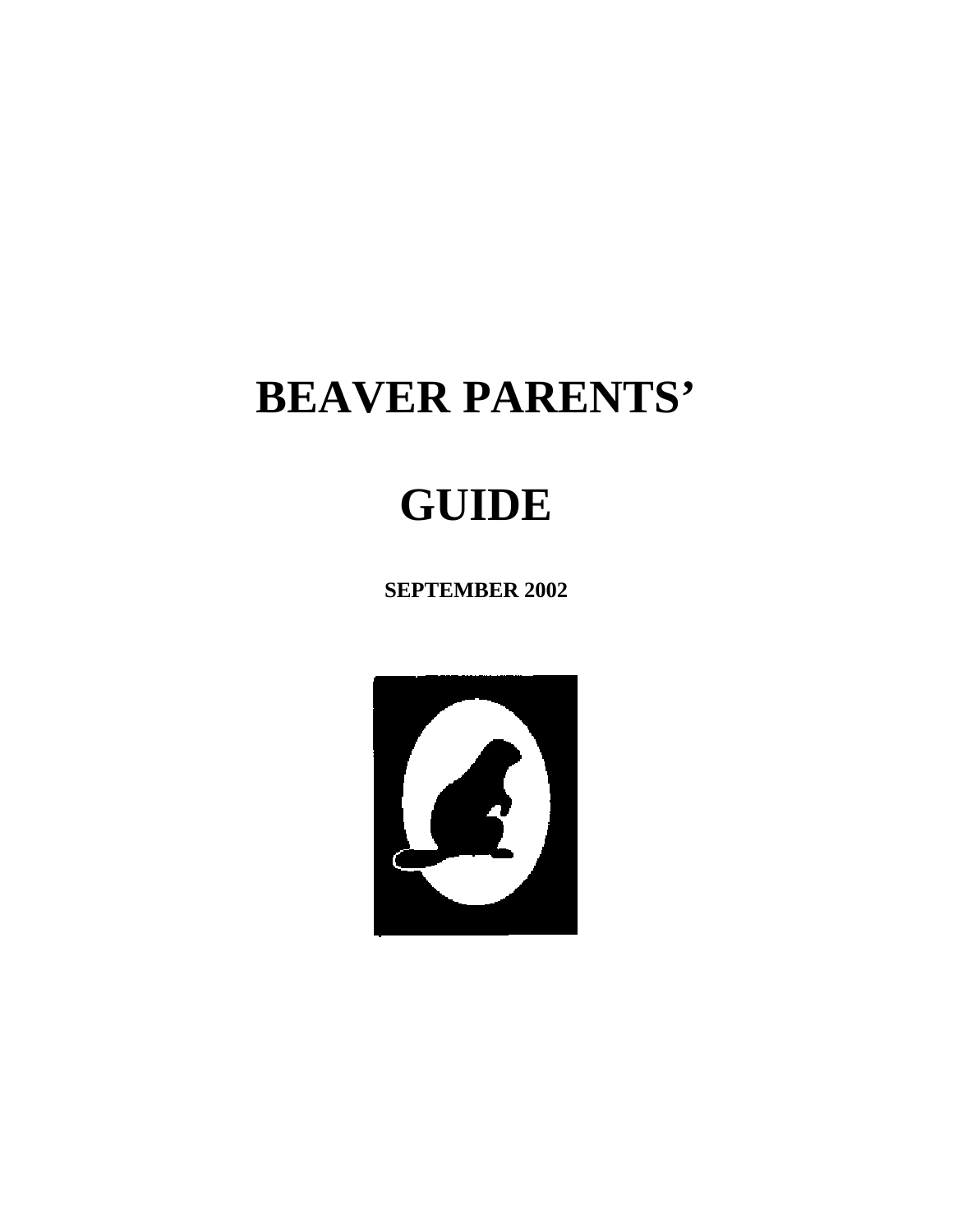#### **BEAVER PARENTS' GUIDE**

Thanks for choosing the Scouts Canada Beaver Program for your child. We're sure that you and your child will have lots of fun and excitement participating in our program conducted by carefully selected and trained leaders.

This guide will give you background information about Scouting in general and provide you with detailed information about the adventurous world of Beavers that your child is about to enter.

Click here for:

• **Physical Fitness Certificate -** This is for you to fill out to ensure that the leaders are aware of the medical history, and any special requirements of your child.

• **Parent/ Guardian Consent Form -** You should receive one of these forms for every outing that your child will be involved in. This is to ensure that you are aware of what your child will be doing and to obtain your permission for him/her to participate.

## **ABOUT SCOUTING AND SCOUTS CANADA**

Scouting, the largest youth organization in the world, has over 25 million members in some 216 countries.

Scouts Canada offers Scouting programs in Canada to over 150,000 young people, supported by 50,000 caring and dedicated volunteers. Scouts Canada offers seven fun and adventurous programs to young people:

**Beavers: 5-7 years old Wolf Cubs: 8-10 years old Scouts: 11-14 years old Venturers: 14-17 years old Rovers: 18-26 years old SCOUTSabout Extreme Adventure** 

Scouts Canada's **MISSION** applies to all of our programs:

"The mission of Scouting is to contribute to the education of young people, through a value system based on the Scout Promise and Law, to help build a better world where people are selffulfilled as individuals and play a constructive role in society."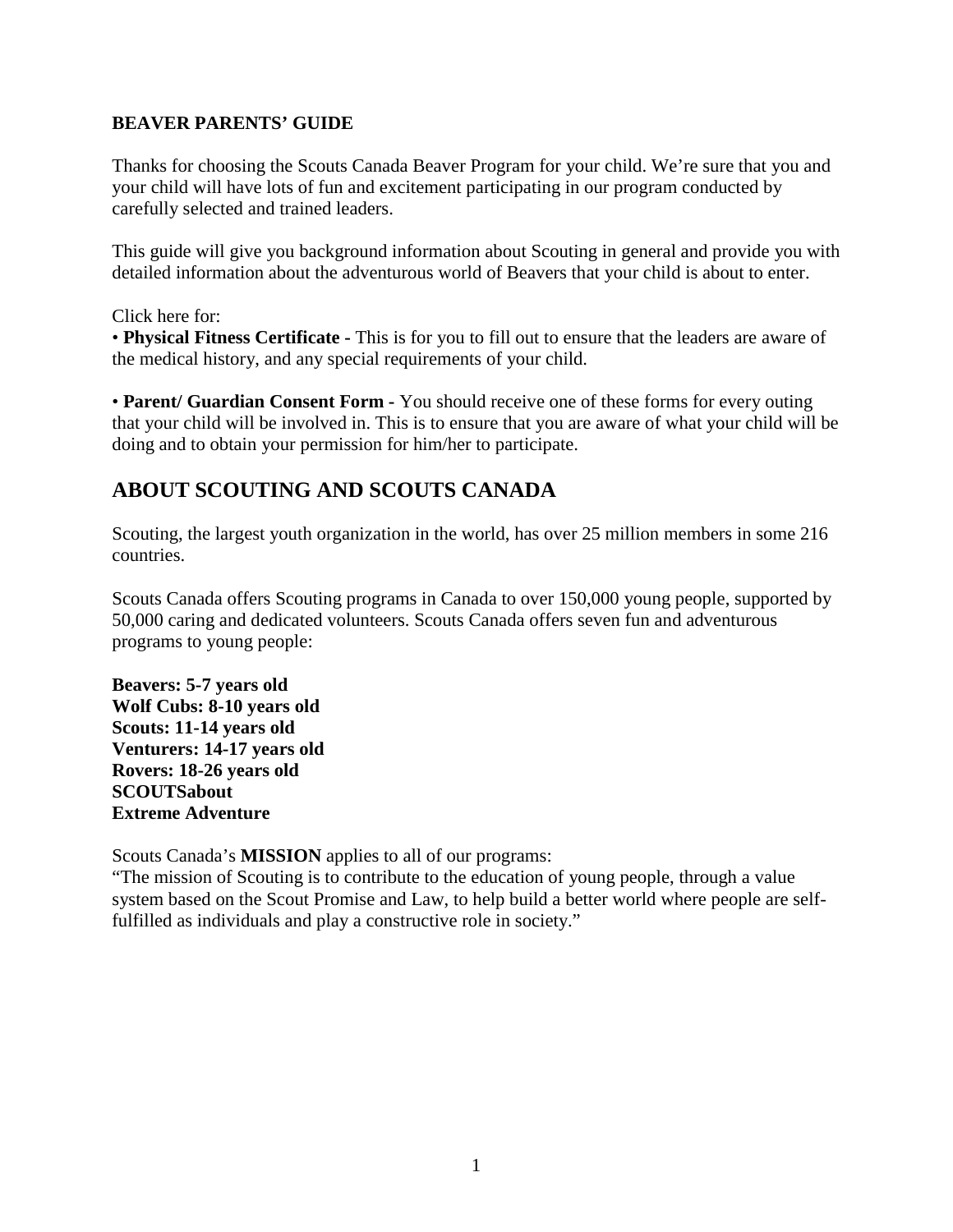Scouting is based on three broad **PRINCIPLES** which represent its fundamental beliefs:

**Duty to God:** This is defined as: "adherence to spiritual principles, loyalty to the religion that expresses them and acceptance of the duties resulting therefrom."

**Duty to Others:** This is defined as: "loyalty to one's country in harmony with the promotion of local, national and international peace, understanding and cooperation", and, "participation in the development of society, with recognition and respect for the dignity of one's fellow-being and for the integrity of the natural world."

**Duty to Self:** This is defined as: "responsibility for the development of oneself." This is in harmony with the educational purpose of the Scout Movement whose aim is to assist young people in the full development of their potentials.

# **BACKGROUND OF BEAVERS**

Beavers started in Winnipeg, Manitoba, and the program was approved by the National Council as a three year experiment in May, 1972. It became an overnight success prompting Scouts Canada to adopt it as an official program in 1974. Since that time, many other countries have modelled similar programs after our Beaver program. Thanks to Beavers and similar programs in other countries, youth throughout the world are able to join Scouting at a much earlier age.

The Beaver Program stems from the book **FRIENDS OF THE FOREST**, written specifically for Beavers. The book describes how the Jones family have "come to live in the clearing along the river bank" and how they quickly become aware of their new neighbours, a colony of beavers that also live along the river bank. The story illustrates how the beaver colony observes the Jones family, giving them names and then eventually how the beavers meet the members of the Jones family, mom, dad and their three children.

The story is the background resource which provides the terminology, setting, theme and program material for operating a Beaver Colony.

## **BECOMING A BEAVER**

Beavers is a program for children from ages 5-7. Seven-year-old Beavers receive an introduction to the Wolf Cub program where they can continue their Scouting adventure.

A new member begins as a "**KIT**" and works to become an "**EAGER BEAVER**" (see investiture ceremony).

Parents, you can help your children learn the Beaver Law, Promise and Motto, and even help them learn what to do at the opening and closing ceremonies. (Everything you need to help your young Beaver is included in this Parents' Guide.)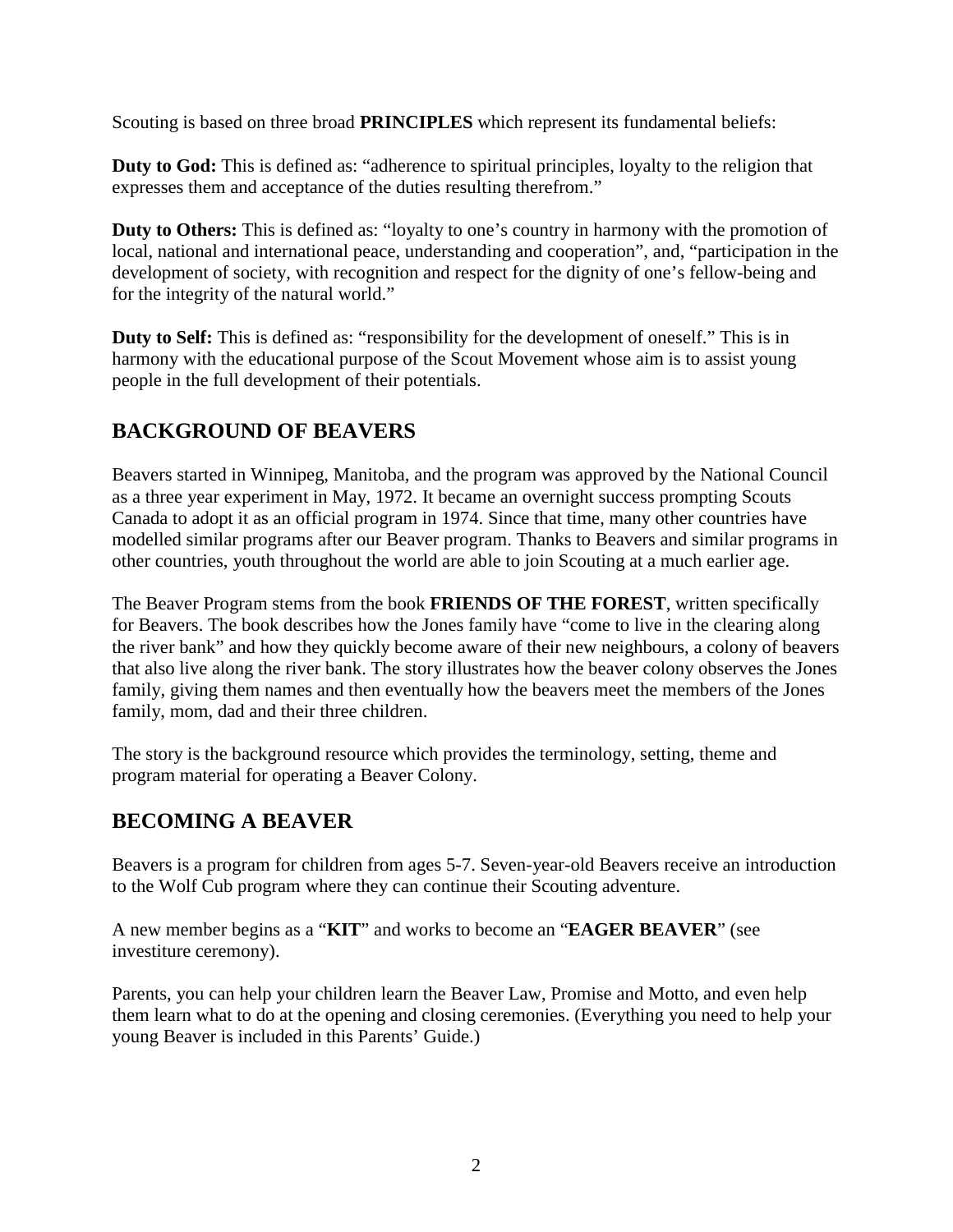| <b>Beaver Law:</b>     | A Beaver has fun, works hard and helps family and friends. |
|------------------------|------------------------------------------------------------|
| <b>Beaver Promise:</b> | I promise to love God and to help take care of the world.  |
| <b>Beaver Motto:</b>   | Sharing, Sharing, Sharing                                  |

#### **PROGRAM**

To meet the Mission and Principles of Scouts Canada in the Beaver program, the following **GOALS** guide activities that encourage Beavers to:

- find examples of God's love for them and the world;
- experience and express love and joy;
- express themselves;
- be healthy and have good feelings about themselves;
- develop a sense of belonging and sharing in small group activities;
- develop a sense of co-operation through non-competitive activities;
- appreciate nature.

In Beavers, the Mission, Principles and Goals are achieved through a program of understanding, supportive fun. Activities are built around seven Program elements: Games, Crafts, Music, Storytelling, Playacting, Spiritual Fellowship and Outdoors. These elements are incorporated in six Activity Areas: Our World; Creativity; Fitness; Our Environment; Family and Friends; Outdoors.

#### **BEAVER TERMINOLOGY**

When you visit your children's Beaver Colony or talk to them about Beavers, you'll need to understand "**Beaver lingo**". To help you out, we've listed some of the names typically assigned to the leaders (taken from the characters in Friends of the Forest), and other terms used, along with an explanation of who or what is being referred to.

#### **Friends of the Forest Names used by Beaver Leaders:**

- **Bubbles** the person having so much fun splashing her feet in the water
- **Hawkeye** the tall person that first noticed the beavers in the pond
- **Rainbow** the child who wore clothes of many colours
- **Rusty** child whose hair was the colour of a red fox
- **Sunshine -** the person with sparkling eyes and whose smile made people feel warm and good inside
- **Tic Tac** the squirrel

#### **Other terms frequently used:**

| <b>Beaver Hand Signal -</b> | Leader's arm straight up with hand forming Beaver salute. This         |  |  |  |
|-----------------------------|------------------------------------------------------------------------|--|--|--|
|                             | signals Beavers to stop everything they are doing and pay attention to |  |  |  |
|                             | the leader.                                                            |  |  |  |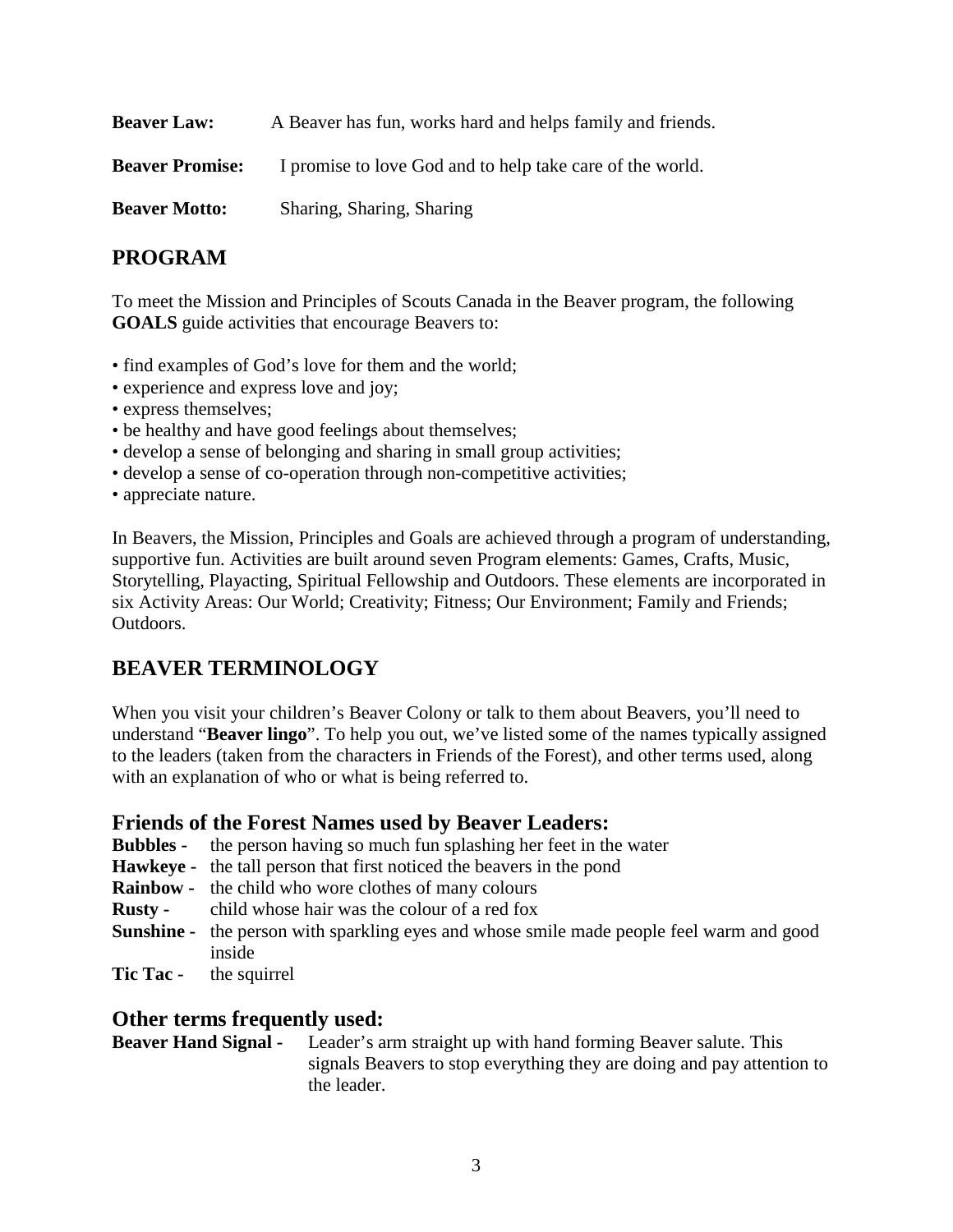| <b>Beaver Salute -</b>      | Special sign of greeting, made with bent fingers.<br>It represents the two front teeth of a beaver.                                                                                                                                                       |  |  |  |  |
|-----------------------------|-----------------------------------------------------------------------------------------------------------------------------------------------------------------------------------------------------------------------------------------------------------|--|--|--|--|
| <b>Beaver Position -</b>    | Seated cross-legged on the floor.                                                                                                                                                                                                                         |  |  |  |  |
| <b>Big Brown Beaver -</b>   | A large toy beaver mascot used in ceremonies.                                                                                                                                                                                                             |  |  |  |  |
| <b>Busy Beavers -</b>       | Seven-year-old Beavers who are getting ready to swim up to Wolf<br>Cubs.                                                                                                                                                                                  |  |  |  |  |
| <b>Chopping Position -</b>  | Squatting down with elbows on knees, and both hands making a<br>Beaver salute. (Used in the opening and closing ceremonies.)                                                                                                                              |  |  |  |  |
| Colony -                    | The entire group of Beavers and leaders.                                                                                                                                                                                                                  |  |  |  |  |
| <b>Dam Formation -</b>      | Circle formation used for organizing Beavers.                                                                                                                                                                                                             |  |  |  |  |
| <b>Eager Beaver -</b>       | A KIT who has learned the Promise, Law and Salute and the opening,<br>closing and investiture ceremonies.                                                                                                                                                 |  |  |  |  |
| <b>Feeding The Beaver -</b> | The act of collecting dues (money children contribute weekly for<br>supplies or special activities).                                                                                                                                                      |  |  |  |  |
| <b>Grand Tail Slap -</b>    | Sit cross-legged on the floor, raise the right hand above the head and<br>bring it down to slap the floor in front of you.                                                                                                                                |  |  |  |  |
| <b>Investiture -</b>        | The ceremony in which a KIT is invested (receives the Beaver<br>neckerchief) and becomes an Eager Beaver.                                                                                                                                                 |  |  |  |  |
| Keeo-                       | Keeo is a Wolf Cub who works in a Colony to serve as a link between<br>the Beaver and Wolf Cub sections and to strengthen communications<br>between Beavers and the adult leadership team. Keeo is also a member<br>of the Beaver colony leadership team. |  |  |  |  |
| Kit-                        | In nature, a growing beaver. In the program, a Beaver who has not yet<br>been invested.                                                                                                                                                                   |  |  |  |  |
| Lodge -                     | Lodges are smaller working groups of five or six Beavers and a leader.<br>Lodges are useful for some activities like crafts and discussions, or, at<br>times during the meeting when Beavers would benefit from more<br>individual attention.             |  |  |  |  |
| <b>Lodge Patch -</b>        | Beavers usually decide upon a name and symbol for their lodge and<br>attach their symbol (lodge patch) to the right hand pocket of their<br>uniform as a sign of identification and belonging.                                                            |  |  |  |  |
| Lodging -                   | The name of the closing ceremony which occurs at the end of each<br>meeting.                                                                                                                                                                              |  |  |  |  |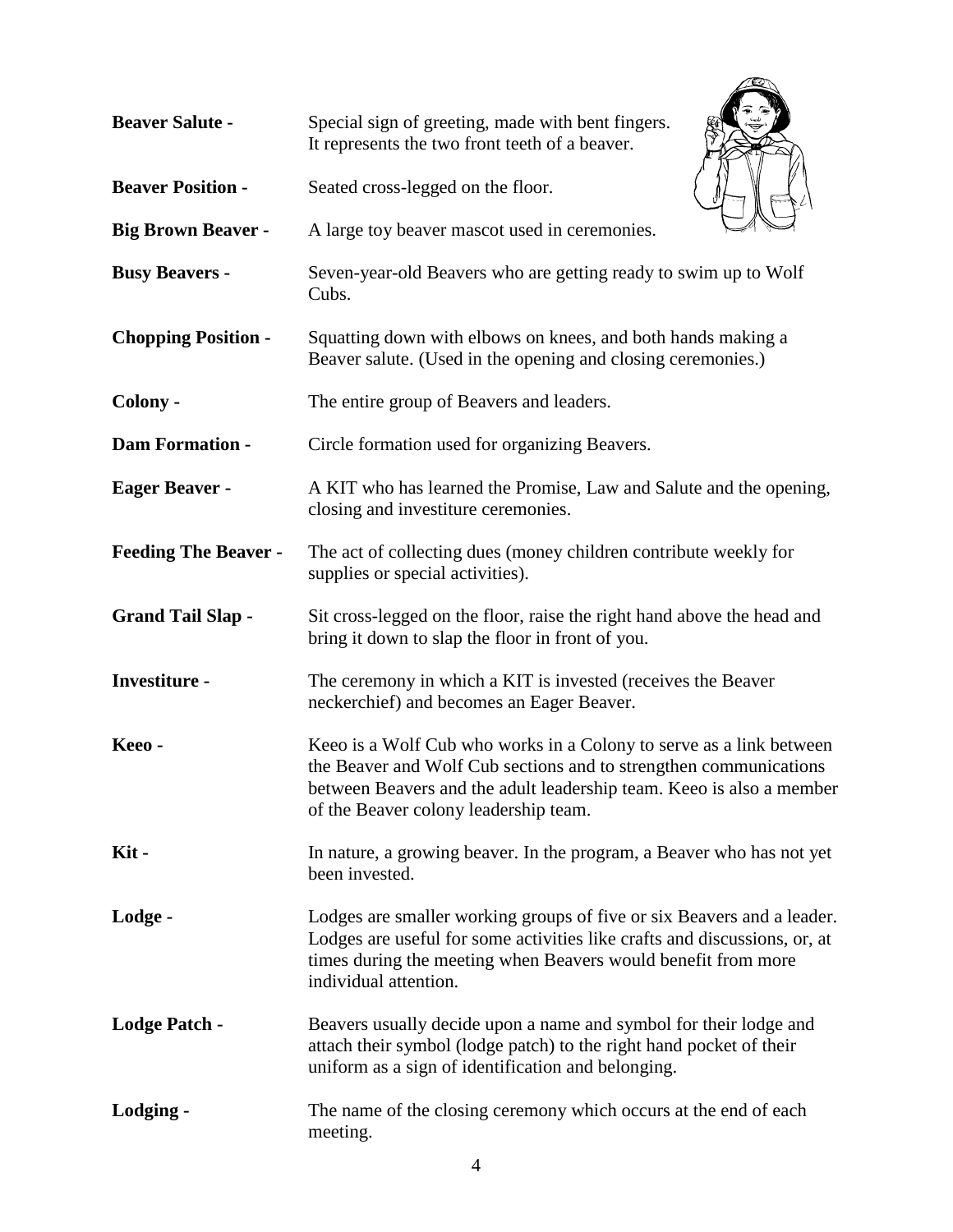| Pond -                    | The place where a Beaver Colony meets: <i>i.e.</i> , a church, school,<br>community club, auditorium, etc.                                                                                                                                                                                        |  |  |
|---------------------------|---------------------------------------------------------------------------------------------------------------------------------------------------------------------------------------------------------------------------------------------------------------------------------------------------|--|--|
| <b>River Banks -</b>      | A formation used to organize Beavers quietly. Beavers stand side by<br>side in two wavy lines that are about three feet apart.                                                                                                                                                                    |  |  |
| Swimming-Up -             | The ceremony in which the oldest Beavers are transferred to the Wolf<br>Cub program. A Beaver goes to Cubs when he/she is between 72 and 8<br>years old.                                                                                                                                          |  |  |
| <b>Tail Celebration -</b> | The meeting, usually held in the Fall, at which the Colony recognizes<br>that all Beavers have grown older. The children receive a new colour<br>coded tail to symbolize their growth. The tail is then sewn onto the<br>back of their Beaver hat for all to see.                                 |  |  |
| <b>Tail Groups -</b>      | A very useful sub-grouping system which is used to create smaller<br>working groups within the Colony. Tail groups are indicated by<br>Beavers wearing different colours of tails on their hats. Typically, they<br>are the same age:<br>5-year-olds (Brown Tail),<br>6-year-olds (Blue Tail) and |  |  |
|                           | 7-year-olds (White Tail) form the three different tail groups.                                                                                                                                                                                                                                    |  |  |
|                           | This type of grouping is very practical at different points in the<br>program. It allows leaders to give older Beavers a different or more<br>challenging activity than younger or newer Beavers.                                                                                                 |  |  |
|                           | Tail - Magic Light Symbol - The magic light symbol is a silver streak down the centre of the<br>White tail. Seven-year-olds (Busy Beavers) may change from a White<br>Tail to a "White Tail with a magic light symbol" a few months prior to<br>swim-up to Wolf Cubs.                             |  |  |
| Tail Slap -               | The name of the opening ceremony which occurs at the beginning of<br>each meeting. The action of clapping the hands behind the back.                                                                                                                                                              |  |  |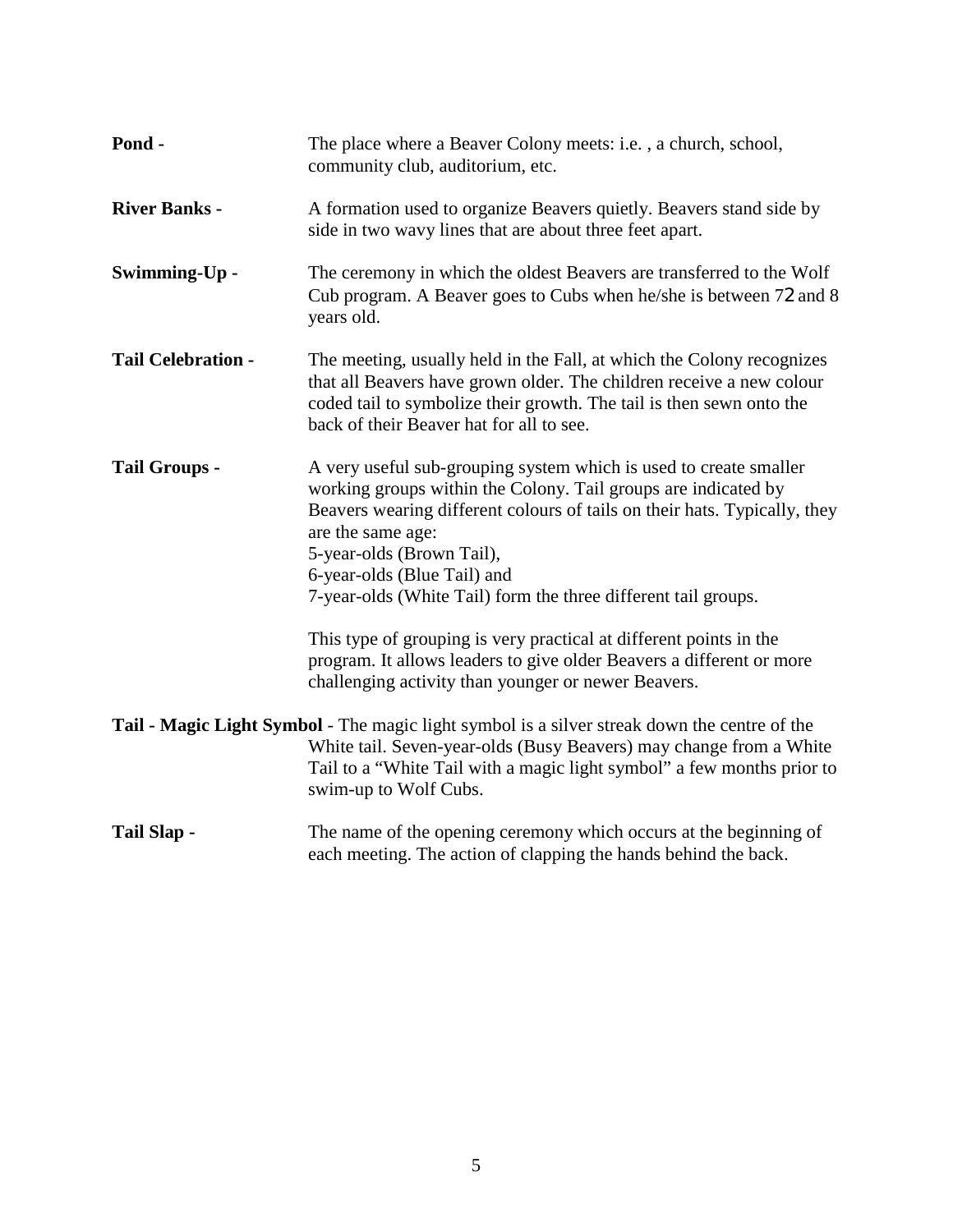## **UNIFORM**

#### **The official uniform for Beavers is:**

- coby hat in blue and brown with Beavers Canada crest;
- brown vest with blue pockets, Beavers Canada strip on the top edge of the left pocket and coloured lodge patch on the right;
- blue neckerchief, or group neckerchief worn cross-over style, see diagram;
- neckerchief slide;
- group, district, regional, provincial, world and sponsor/partner emblems and service stripes

The colours brown and blue symbolize nature; brown for the earth and the beaver's fur coat, and blue for the clear sky and fresh sparkling water. White is the colour of the moon and stars. They give us light to help us find our way through the darkness of the night and symbolize distant goals, seemingly far away but attainable.

Other items worn on the uniform are the registration flash, positioned below the Beavers Canada strip on the vest, and the Beaver tail, attached to the back of the hat.

Teach your Beaver to respect his/her uniform and wear it proudly. After your child is invested, encourage him/her to wear the full uniform.

These items, along with other related books and accessories, are featured in the Scouts Canada catalogue and are available at your local Scout Shop. Check your yellow pages for the Scout Shop nearest you.



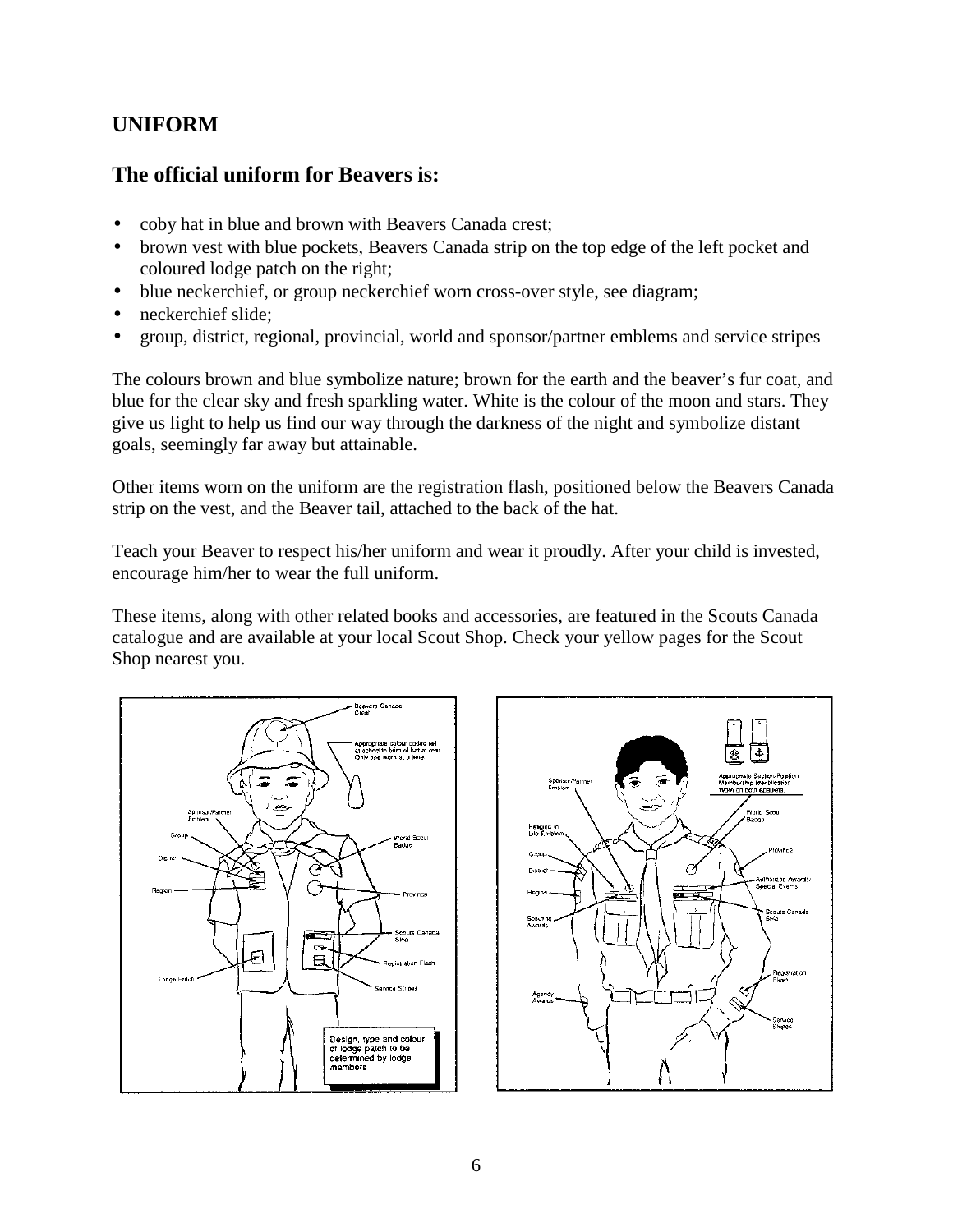#### **CEREMONIES**

## **OPENING CEREMONY (TAIL SLAP)**

The opening Tail Slap is conducted by a leader at the beginning of every meeting. All other leaders and Keeo join the Beavers in the ceremony.

The Tail Slap gives Beavers an opportunity to let off steam in a controlled manner. They take it most seriously and enter into it with their whole heart and lungs. It's a way for them to express their joy in being alive and their enjoyment of being Beavers. It is also a tangible start to the meeting's activities.

All Kits and Eager Beavers take part in the opening ceremony. To start the ceremony, a leader stands in the middle of the pond next to Big Brown Beaver and calls, "River Banks." At this command, the Beavers form two wavy lines (river formation), one line on each side of the hall, and face inward, holding hands.

The leader then calls out, "Build a Dam." At this command, the Beavers go into dam formation by closing the ends of each bank to make a dam across the river which encloses Big Brown Beaver and the leader in the middle.



The leader stretches out his/her arms sideways and then lowers them. At this signal, Beavers take the

chopping position: feet on floor and body in crouching position, with elbows touching knees, forearms straight up and both hands in Beaver Salute (position representing paws on tree trunks).

When the Beavers are in the chopping position, the leader asks, "Who are you and what do you do?" As loudly as they can, the Beavers reply:

*"Beavers, Beavers, Beavers, Sharing, Sharing, Sharing"* 

Immediately after saying this in unison, the Beavers call, "Ooo-oo-OO!", starting quietly and building ever louder. At maximum volume, Beavers leap up to do a Tail Slap (clap hands behind back). They are imitating the swishing sound of the water as the beavers swim from the bottom of the pond to break the surface.

## **FEEDING THE BEAVER**

This ceremony accomplishes the collection of the Beavers' "dues" which can be done at each meeting. Beavers bring "food for the Beaver" (their dues) into the dam to feed Big Brown Beaver, by putting the "food" either into a slot in Big Brown Beaver or into a dish in front of him.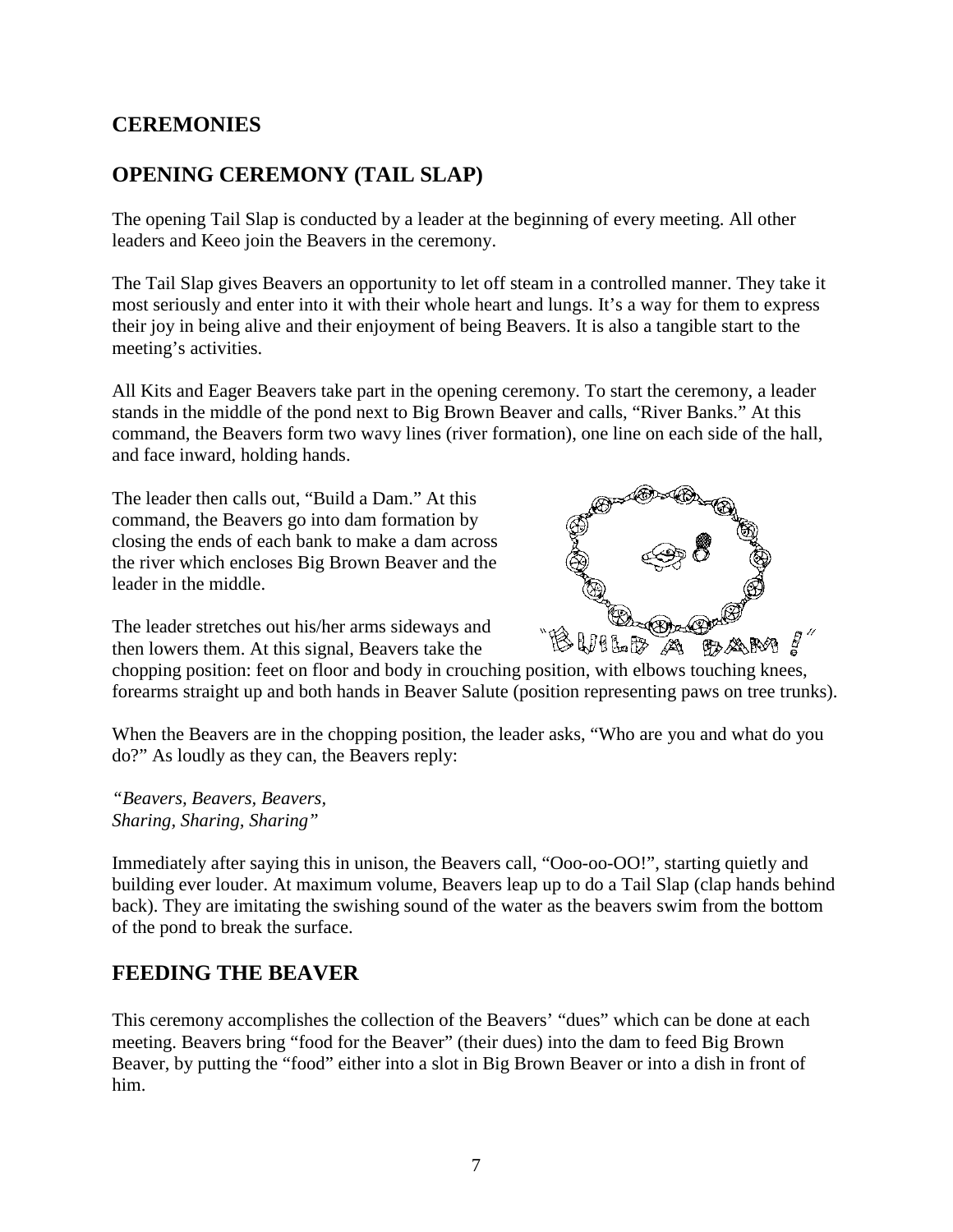# **CLOSING CEREMONY (LODGING)**

A leader conducts this ceremony and all other leaders join the Beavers during the ceremony. The ceremony marks the conclusion of every meeting and all Kits and Eager Beavers take part. As in the opening ceremony, the closing ceremony begins with the leader standing in the centre of the hall next to Big Brown Beaver and calling out, "River Banks", followed by "Build the Dam", so that the Beavers end in dam formation.

The leader then calls out, "Lodge" and at this command, all slowly sink to the floor into the Beaver position (seated cross-legged). As the Beavers go down, they say the sleepy sound, "Sh, sh, sh, sh, sh", until all Beavers are sitting cross-legged on the floor. The leader then claps his/her hands once and all "sh-ing" ceases. Softly, Beavers call out, *"Sleeping, Sleeping, Sleeping".*

The leader raises an arm above the head, and Beavers follow the action. With the palms of their hands, both leader and the Beavers make one resounding slap on the floor in front of themselves.

The leader calls out, "Good night and busy building tomorrow". The Beavers reply, "Good night, (name of the leader who is conducting the ceremony)".

## **INVESTITURE CEREMONY**

When a child joins Beavers, he/she is a Kit, the term used to describe a young beaver. Kits are placed in a lodge as soon as they attend a Beaver meeting, and they may wear the Beaver hat and vest, but not the neckerchief.

To become an Eager Beaver, a Kit must know the Beaver Promise, Law, and Salute, and the opening, closing and investiture ceremonies.

Parents/Guardians are invited to participate in the investiture ceremony. They are asked to stand behind their child when the Beavers receive their neckerchief. This is an important event in the life of a Beaver--it's even more special if the Beaver's parents/guardians are present and included in the ceremony. If, for some reason, a parent/guardian or other member of the family is unable to attend, a leader will act as a fill-in.

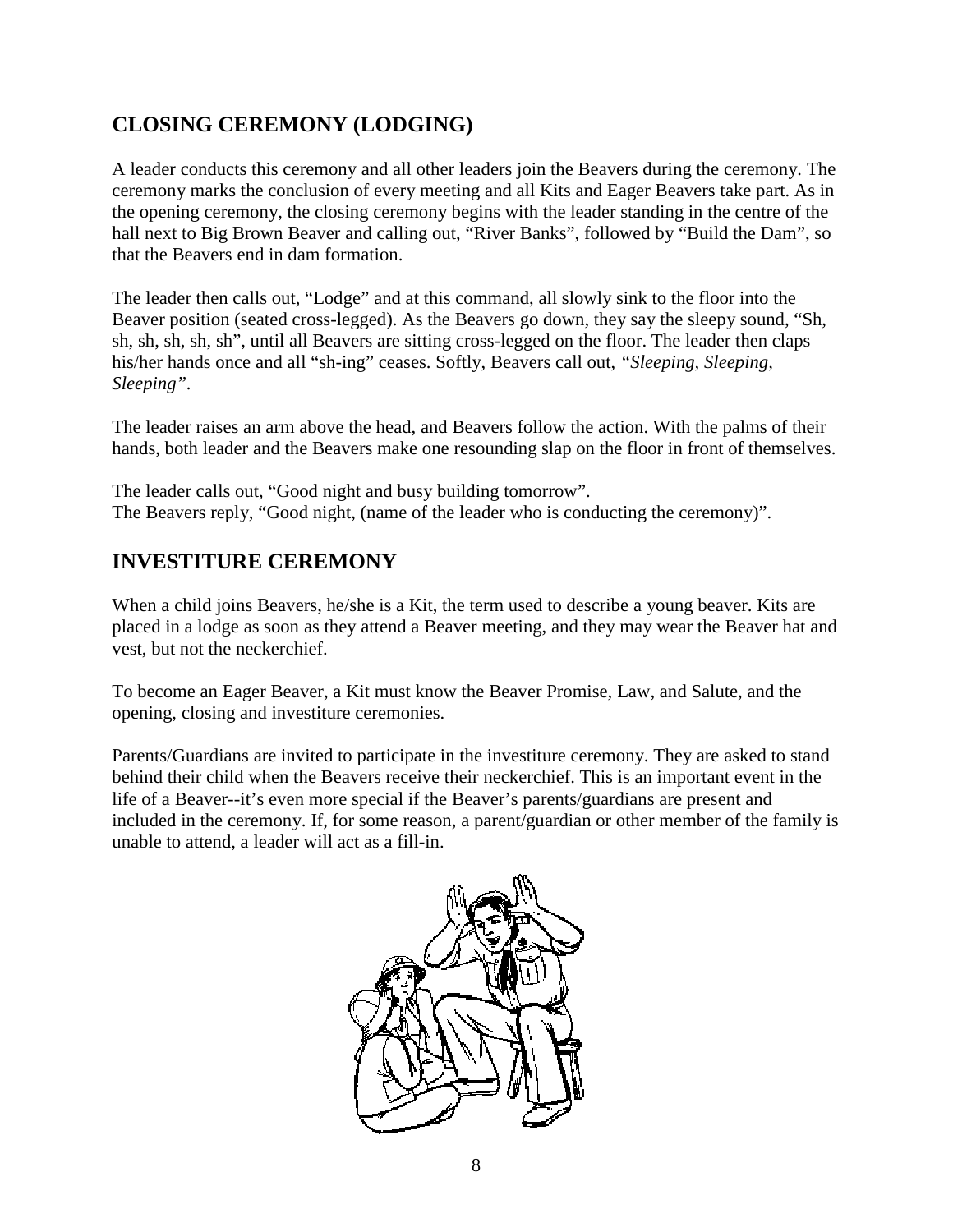## **HOW SCOUTS CANADA "SELECTS" LEADERS**

Scouts Canada knows the importance of selecting the right volunteer to lead activities for your children. That's why leaders undergo a detailed selection and training process. This process includes:

- an interview
- personal reference checks
- a Police Record Check
- an orientation and probation period
- initial training and mentoring
- ongoing training and evaluation

# **TYPICAL MEETING SCHEDULE**

A Beaver meeting is planned to include a variety of games, crafts, ceremonies, songs, stories, and fellowship all wrapped up in FUN. Sometimes leaders will pick a theme and design the meeting around it. Here is a sample Beaver meeting outline, with a Beach theme.

| <b>Time</b>           | <b>Activity</b>               | <b>Program Details</b>                                       | <b>Leader Responsible</b> |
|-----------------------|-------------------------------|--------------------------------------------------------------|---------------------------|
| $10 \text{ mins}$     | Gathering Activity            | <b>Beach Blanket Toss</b>                                    |                           |
|                       |                               | (See detail planning sheet)                                  |                           |
| 5 mins.               | <b>Opening Ceremony</b>       | (Details can be found in the                                 |                           |
|                       |                               | Beaver Leader's Handbook)                                    |                           |
|                       |                               |                                                              |                           |
| 10 mins.              | Game                          | Beach Ball Co-operative Game                                 |                           |
|                       |                               | (See detail planning sheet)                                  |                           |
| 20 mins.              | Theme Activity                | <b>Sun Hats and Headbands</b>                                |                           |
|                       |                               | (See detail planning sheet)                                  |                           |
|                       |                               |                                                              |                           |
| 10 mins.              | Song/Story                    | The Swimming Hole song                                       |                           |
|                       |                               | (See detail planning sheet)                                  |                           |
|                       |                               |                                                              |                           |
| 10 mins.              | <b>Lodge Meeting</b>          | Discuss what Beavers need to                                 |                           |
|                       |                               | bring to the beach, and the need<br>for sun screen and hats. |                           |
|                       |                               |                                                              |                           |
| 5 mins.               | Spiritual Fellowship          | Recite Law<br>$\overline{a}$                                 |                           |
|                       |                               | Prayer/talk                                                  |                           |
|                       |                               |                                                              |                           |
| 5 mins.               | <b>Closing Ceremony</b>       | (Details can be found in the                                 |                           |
|                       |                               | Beaver Leader's Handbook)                                    |                           |
| 15 mins.              | <b>Leader Discussion Time</b> | Review meeting and discuss                                   |                           |
|                       |                               | next week's plans                                            |                           |
|                       |                               |                                                              |                           |
| <b>Meeting Notes:</b> |                               |                                                              |                           |
|                       |                               |                                                              |                           |
|                       |                               |                                                              |                           |

#### **Beaver Meeting Schedule:** One Week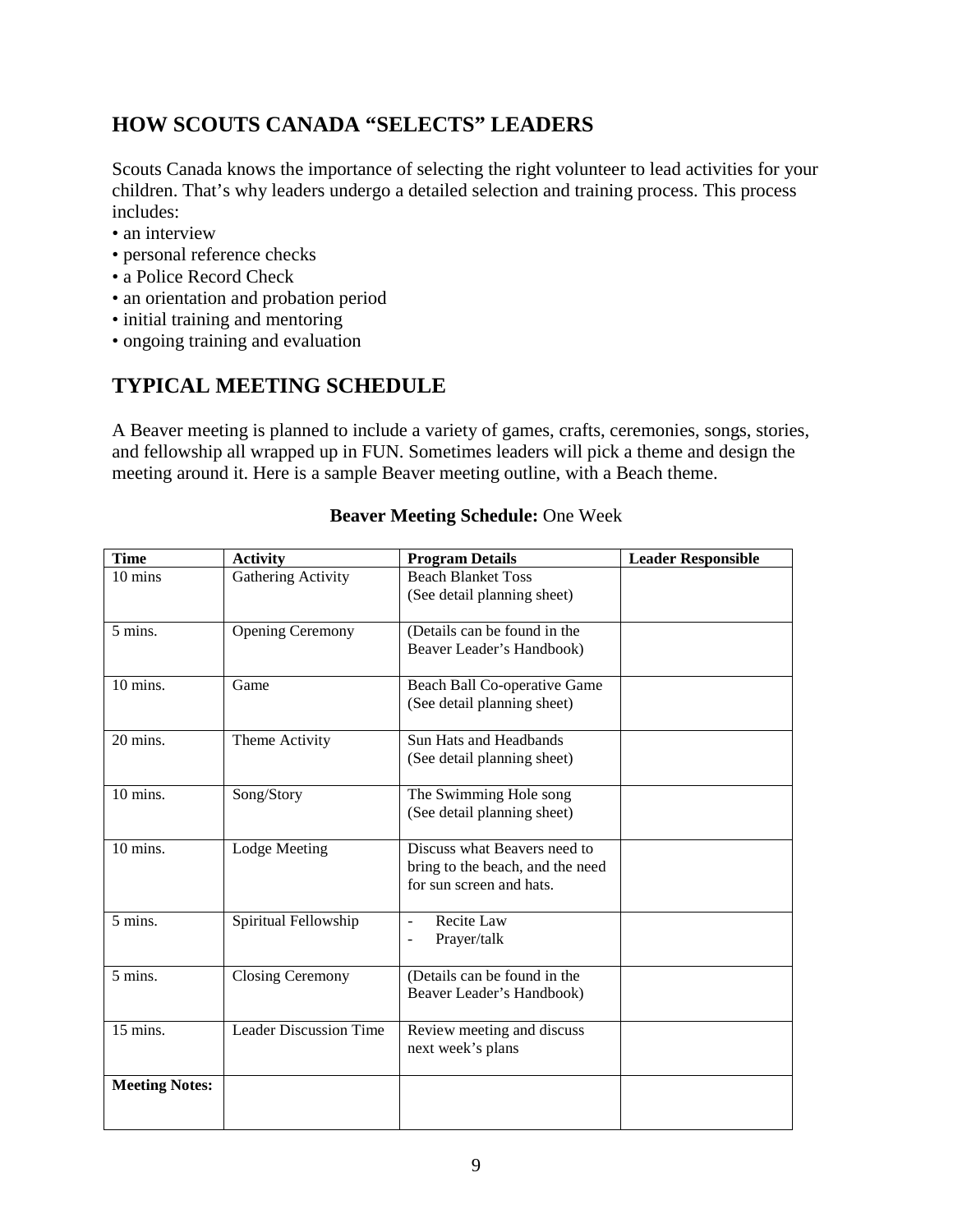# **GROUP INFORMATION FORM**

Fill in this form with your colony's local information, and keep it for reference.

Welcome to \_\_\_\_\_\_\_\_\_\_\_\_\_\_\_Group. Our Beaver Colony meets every \_\_\_\_\_\_\_\_\_\_\_\_\_\_\_\_\_ night at \_\_\_\_\_\_\_\_\_ . We'll notify parents of any changes in this schedule in our monthly calendars and/or notices.

**PARENT INVOLVEMENT - Parents are always welcome and encouraged to participate with** their child in the program. There are a number of ways for parents to help out: as a leader or assistant, on the group committee, providing transportation, cooking, phone committee, organizing outings, etc. Parents interested in helping out are always welcome and must complete Scouts Canada's New Leader screening process.

Parents can also help by ensuring that their child arrives properly prepared for the program and activities scheduled for the evening or outing.

**CLOTHING FOR MEETINGS -** Beavers should arrive at the meeting facility wearing their uniform and suitable footwear for running and playing (sneakers). We'll advise parents in advance of any special events or outings requiring special clothing and/or equipment/materials.

**PICK-UP/DROP OFF TIMES -** Please drop your Beaver off at the meeting hall no earlier than  $\Box$ , and pick him/her up at  $\Box$ . Parents' cooperation with these rules is greatly appreciated. These rules will apply unless parents have been advised otherwise. Please bring your child right inside the meeting space to ensure that leaders are present before dropping your child off. When picking your child up, once again please come inside the meeting space so the leaders are able to release your child to you.

| Name              | <b>Beaver Program</b><br>Name | Address | Phone # | E-mail |
|-------------------|-------------------------------|---------|---------|--------|
|                   |                               |         |         |        |
| $\mathcal{D}$     |                               |         |         |        |
| $\mathfrak{Z}$    |                               |         |         |        |
| $\overline{4}$    |                               |         |         |        |
| $\vert 5 \rangle$ |                               |         |         |        |
| 6                 |                               |         |         |        |
| 7                 |                               |         |         |        |
| 8                 |                               |         |         |        |

The **LEADERS** in this group are: